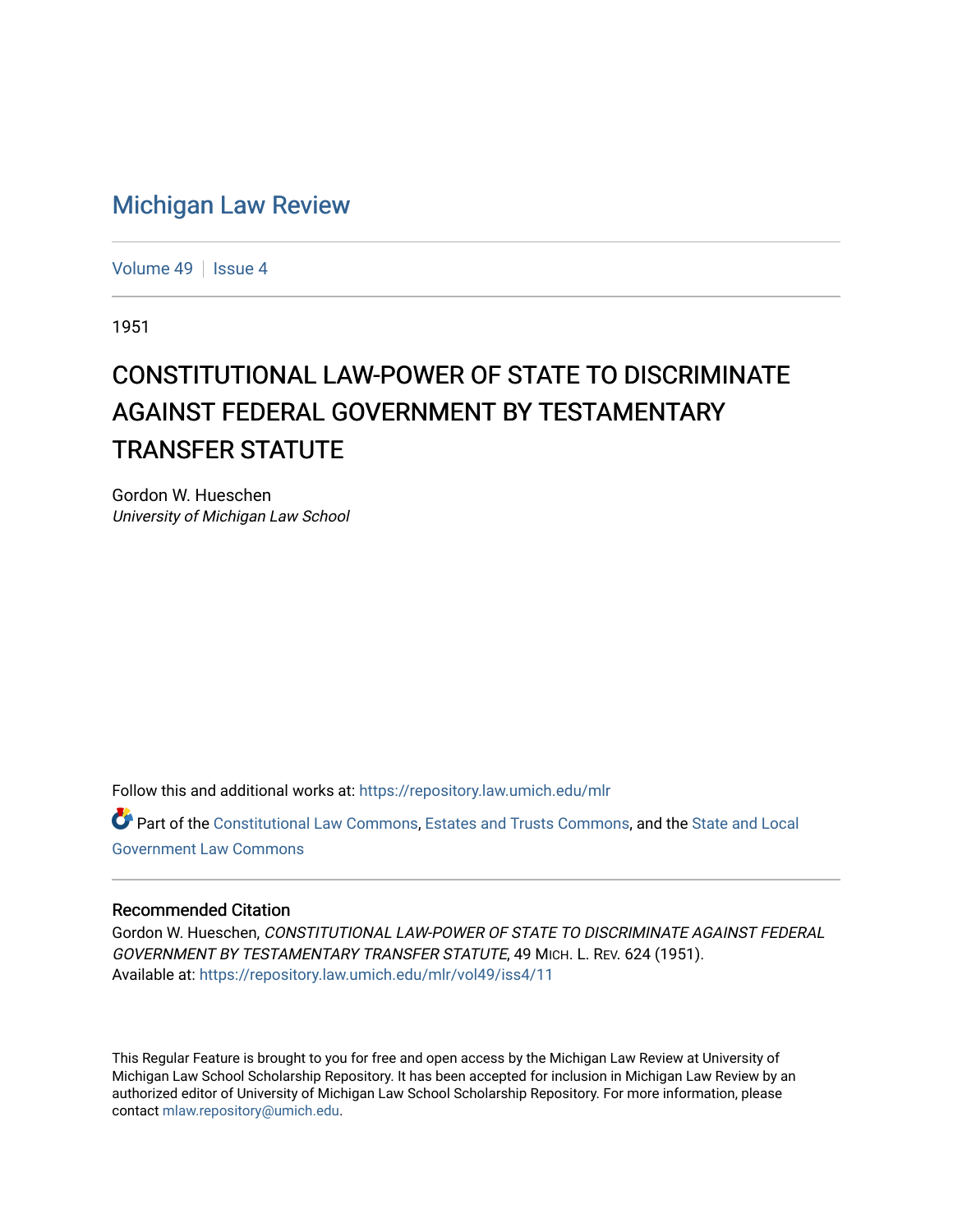CONSTITUTIONAL LAW-POWER OF STATE TO DISCRIMINATE AGAINST FED-ERAL GoVERNMENT BY TESTAMENTARY TRANSFER STATUTE-Decedent, domiciled in California, made a testamentary gift to the United States. By an interpretation of the state probate code,<sup>1</sup> the California Supreme Court held the gift invalid and directed distribution to decedent's heirs.2 The United States asserted unconstitutional interference with the federal government's power to receive gifts. On appeal to the United States Supreme Court, *held,* affirmed. The California Probate Code did not violate the supremacy clause of the Constitution,<sup>3</sup> and no unconstitutional discrimination was effected against the federal government thereby, even though the statute allows testamentary gifts by state domiciliaries to the state and prohibits testamentary gifts to the United States. *United States v. Burnison, 339 U.S. 87, 70 S.Ct. 503 (1950).* 

Assuming that power of the federal government to receive gifts exists as an inherent sovereign power which has become firmly established by uninterrupted usage from the creation of the government, $4$  the question raised by the principal case is clearly whether or not such power reaches so far as to forbid a state to deny a testator the power to will his property to the United States.<sup>5</sup> In this determina-

<sup>1</sup> "A testamentary disposition may be made to the state, to counties, to municipal corporations, to natural persons capable by law of taking the property, to unincorporated religious, benevolent or fraternal societies or associations or lodges or branches thereof, and to corporations formed for religious, scientific, literary, or solely educational or hospital or sanatorium purposes, or primarily for the public preservation of forests and natural scenery, or to maintain public libraries, museums, or art galleries, or for similar public purposes. **No**  other corporation can take under a will, unless expressly authorized by statute." Cal. Prob. Code (1944) §27. The word "state" could be interpreted to include the United States, as it was by the trial court. See In re Bumison's Estate, (Cal. App. 1948) 196 P. (2d) 822. For a discussion of the case at the Cal. App. level from the wills standpoint, see 47 MxcH. L. REv. 730 (1949).

<sup>2</sup>In re Estate of Burnison, 33 Cal. (2d) 638, 204 P. (2d) 330 (1949).

a U.S. Const., Art. 6, cl. 2.

<sup>4</sup>Principal case at 90. Dickson v. United States, 125 Mass. 311, 28 Am. St. Rep. 230 (1878) holds that, in the absence of statutory restrictions by the state, a bequest to the federal government is valid. See Levy v. Levy, 40 Barb. (N.Y.) 585 (1863) for a holding that a statute similar to the California statute was not intended to apply to the national or state governments. The statute was later reconstrued to apply to the United States, United States v. Fox, 4 Otto (94 U.S.) 315 (1876), affg. In the Matter of Will of Fox, 52 N.Y. 530 (1873).

<sup>5</sup> This question had already been decided in the negative. United States v. Fox, supra note 4.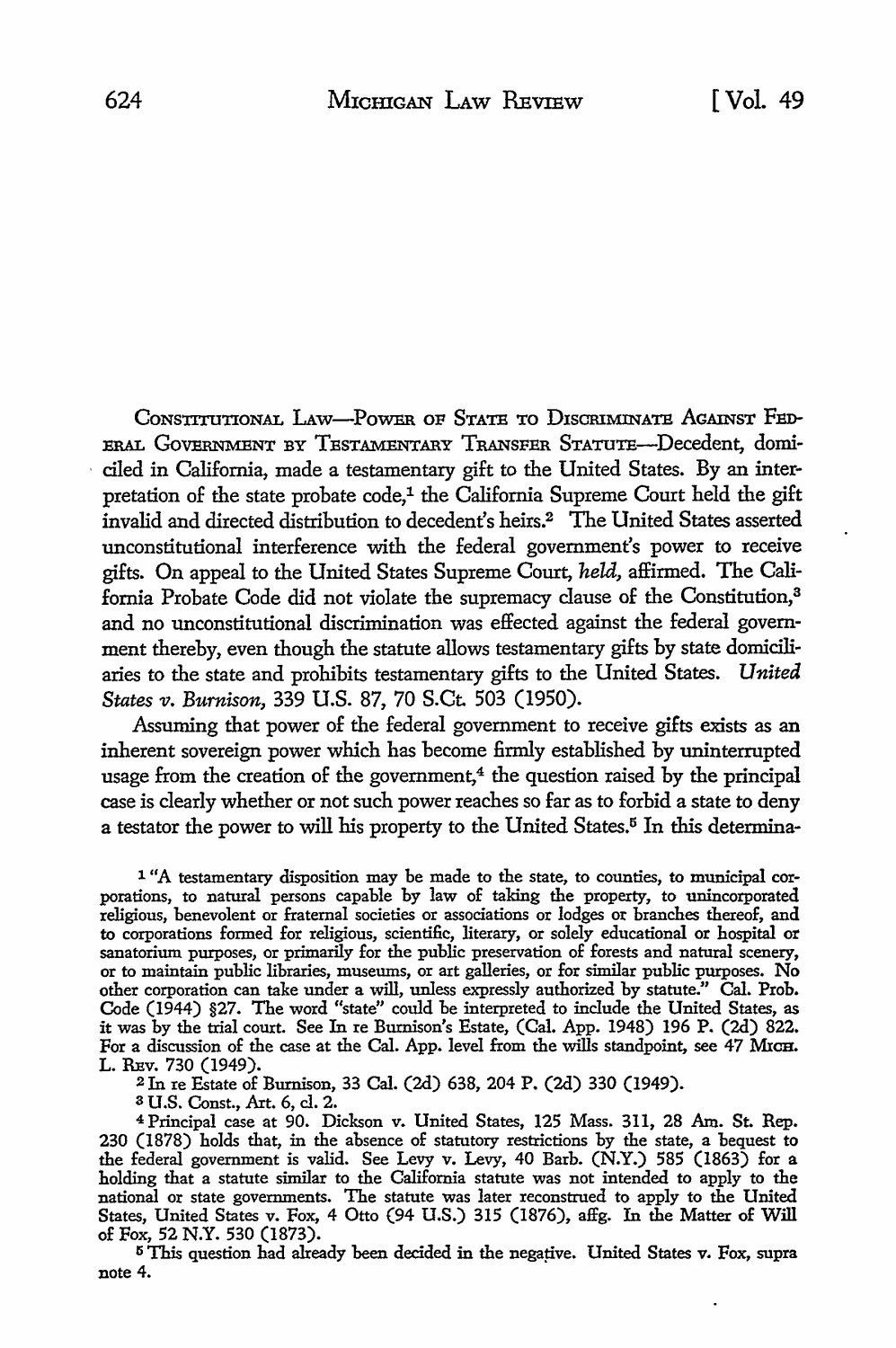tion, the reserved power of the states under the Tenth Amendment obviously bears consideration.6 That the reserved power of the states includes the power to determine the manner of testamentary transfer by state domiciliaries, as well as who may be made a beneficiary, has already been held in a number of Supreme Court cases.7 Nevertheless, it is arguable that the receipt of gifts by the federal government is an exercise of a governmental function and therefore one with which the states cannot interfere. $8$  The Court in the present case, however, adopts the approach of the *Fox* case9 and analyzes the power of testamentary gift as a binary power, composed of the power to will and the power to receive, thus in effect eliminating any conflict between the federal and state powers. By this analysis, the power to will falls easily within the sphere of state regulation, no restriction being placed by the state on federal property, since without compliance with state probate law the gift is invalid and the property never reaches the federal govemment.10 Although it has been realized that state power over testamentary disposition is not absolute, being undoubtedly subject to due process, equal protection, and treaty limitations,<sup>11</sup> there is nothing of a substantive nature in the supremacy clause which in the absence of legislation prohibits a state from preventing its domiciliaries from willing property to the federal government or which militates against solution of the problem by the ''binary power" theory applied in the present case. As to the limitations admitted to apply to state probate legislation, and even starting with the somewhat dubious proposition that the United States must receive "equal protection" under the Fourteenth Amend-

<sup>6</sup> As to the amount of consideration to be given the reserved powers of the states under the Tenth Amendment, see United States v. Sprague, 282 U.S. 716 at 733, 51 S.Ct. 220 (1931); United States v. Darby, 312 U.S. 100 at 123, 61 S.Ct. 451 (1941).

<sup>7</sup>Mager v. Grima, 8 How. (49 U.S.) 490 at 493 (1850); United States v. Fox, supra note 4, at 321; United States v. Perkins, 163 U.S. 625 at 628, 16 S.Ct. 1073 (1896); Plummer v. Coler, 178 U.S. 115 at 137, 20 S.Ct. 829 (1900); Maxwell v. Bugbee, 250 U.S. 525 at 542, 40 S.Ct. 2 (1919); Lyeth v. Hoey, 305 U.S. 188 at 193, 59 S.Ct. 155 (1938); Irving Trust Co. v. Day, 314 U.S. 556 at 562, 62 S.Ct. 398 (1942); Demorest v. City Bank Co., 321 U.S. 36 at 48, 64 S.Ct. 384 (1944).

<sup>8</sup>Graves v. New York ex rel. O'Keefe, 306 U.S. 466 at 477, 59 S.Ct. 595 (1939) considers every authorized activity of the United States to be a governmental function, since all federal functions are derived from delegated powers. See also Pittman v. Home Owners' Loan Corp., 308 U.S. 21 at 32, 60 S.Ct. 15 (1939); Federal Land Bank v. Bismarck Lumber Co., 314 U.S. 95 at 102, 62 S.Ct. 1 (1941); Alabama v. King & Boozer, 314 U.S. 1, 62 S.Ct. 43 (1941). For a discussion of cases and the intergovernmental immunity problem broadly, see 12 TEMPLE L.Q. 514 (1938); 37 MicH. L. REv. 88 (1938); 44 MICH. L. REV. 853 (1946).

<sup>9</sup>United States v. Fox, supra note 4.

10 This analysis has been applied in cases of state inheritance taxes on gifts to the federal government. United States v. Perkins, supra note 7, at 628-630. The analysis would also apply where the testator is statutorily incompetent or has not complied with witnessing or attestation statutes, in which cases the gift would be invalid, or where surviving spouse statutes exist, in which case the federal government, if it could by state probate law become a beneficiary, would take only after the surviving spouse.

<sup>11</sup>Principal case at 93. Treaty: Clark v. Allen, 331 U.S. 503 at 517, 67. S.Ct. 1431 (1947); equal protection and conflict with federal control of aliens: Oyama v. California, 332 U.S. 633, 68 S.Ct. 269 (1948); due process: Thompson v. Consolidated Gas Utilities Corp., 300 U.S. 55, 57 S.Ct. 364 (1937).